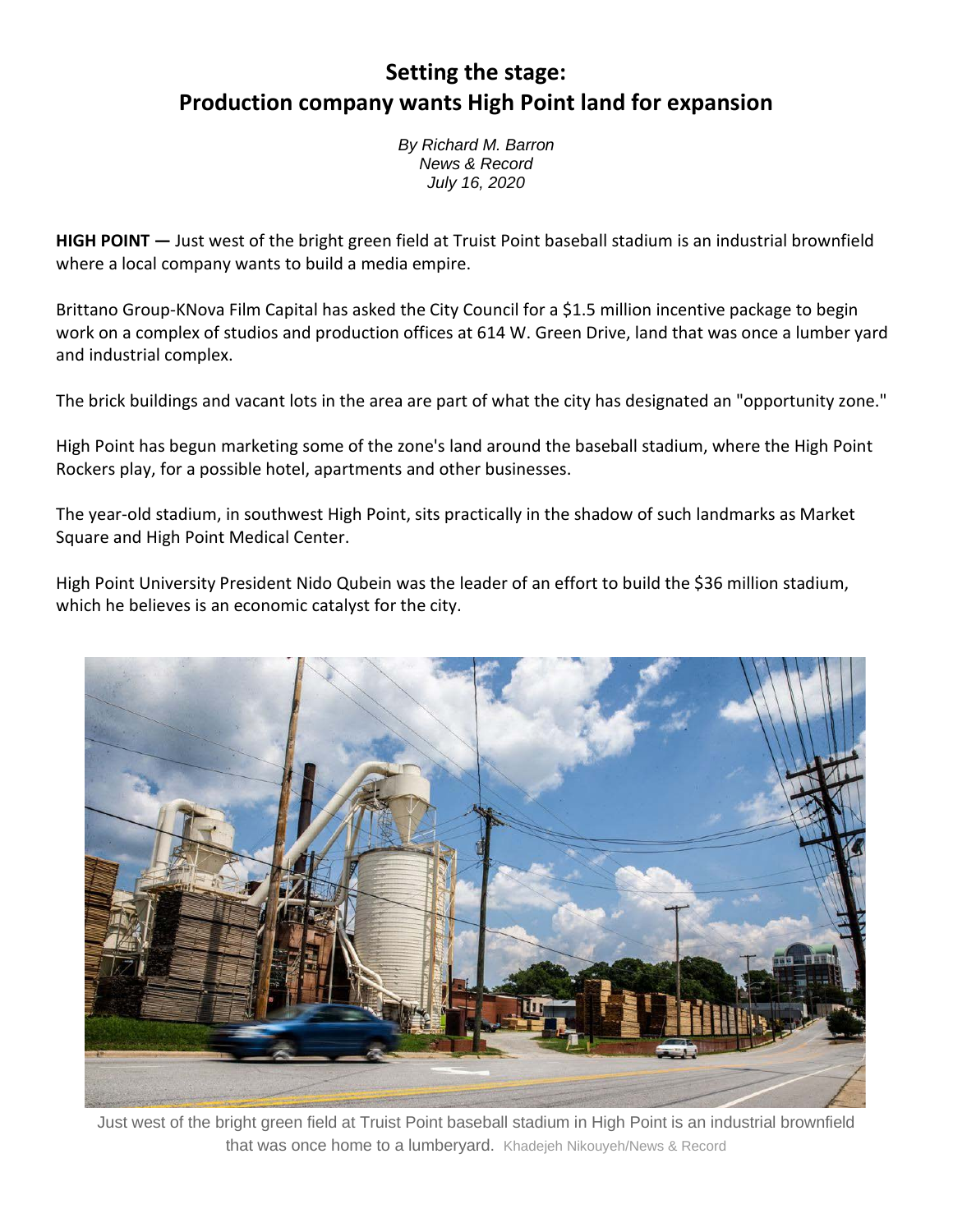For years, city officials have thought investment has been slow to come to that part of High Point after traditional industries closed or left town. They've been looking for business that can fill in the physical and economic gaps created by the seasonal furniture markets.

Enter Brittano Group, a local company that could help add economic life to the area. The company, which operates a High Point production studio nearby, was founded by Julian Brittano, a former actor, and wife Karie.

Brittano Group hopes to produce video content for streaming services by offering its own productions as well as helping other production companies.

[The couple said Wednesday they want to locate their new business in the opportunity zone and hire local](https://greensboro.com/content/tncms/live/#2)  [minorities so they can learn new job skills through the production work being offered.](https://greensboro.com/content/tncms/live/#2)

["We want to give them the tools to be successful," Julian Brittano said.](https://greensboro.com/content/tncms/live/#2) 



Julian Brittano, a former actor, and wife Karie founded Brittano Group, a local production company. Brittano Group photo provided by City of High Point

Loren Hill, president of the High Point Economic Development Corp., a city agency, said that the company could spend up to \$100 million on development, machinery and equipment for properties in the area and create more than 120 jobs. Hill's group estimates the project will add \$65 million to the city tax base.